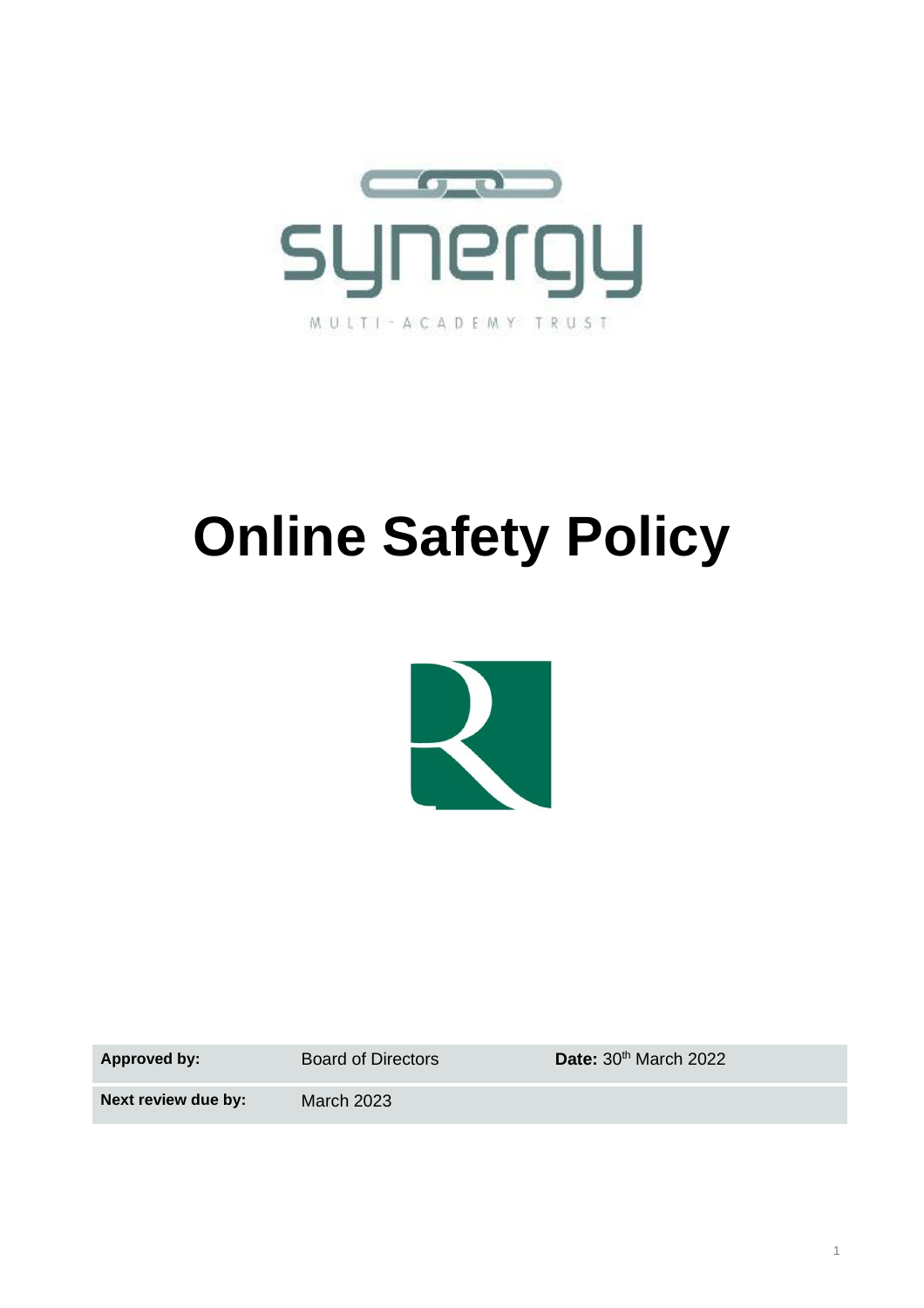# **Contents**

# <span id="page-1-0"></span>**1. Aims**

Our Trust aims to:

- Have robust processes in place to ensure the online safety of pupils, staff, volunteers and governors
- Deliver an effective approach to online safety, which empowers us to protect and educate all of our school communities in their use of technology, including mobile and smart technology (which we refer to as 'mobile phones')
- Establish clear mechanisms to identify, intervene and escalate an incident, where appropriate

## **The 4 key categories of risk**

Our approach to online safety is based on addressing the following categories of risk:

- 1.**Content** Being exposed to illegal, inappropriate or harmful content, such as pornography, fake news, racism, misogyny, self-harm, suicide, anti-Semitism, radicalisation and extremism.
- 2.**Contact** Being subjected to harmful online interaction with other users, such as peer-to-peer pressure, commercial advertising and adults posing as children or young adults with the intention to groom or exploit them for sexual, criminal, financial or other purposes.
- 3.**Conduct** Personal online behaviour that increases the likelihood of, or causes, harm, such as making, sending and receiving explicit images (e.g., consensual and non-consensual sharing of nudes and seminudes and/or pornography), sharing other explicit images and online bullying.
- 4.**Commerce** Risks such as online gambling, inappropriate advertising, phishing and/or financial scam.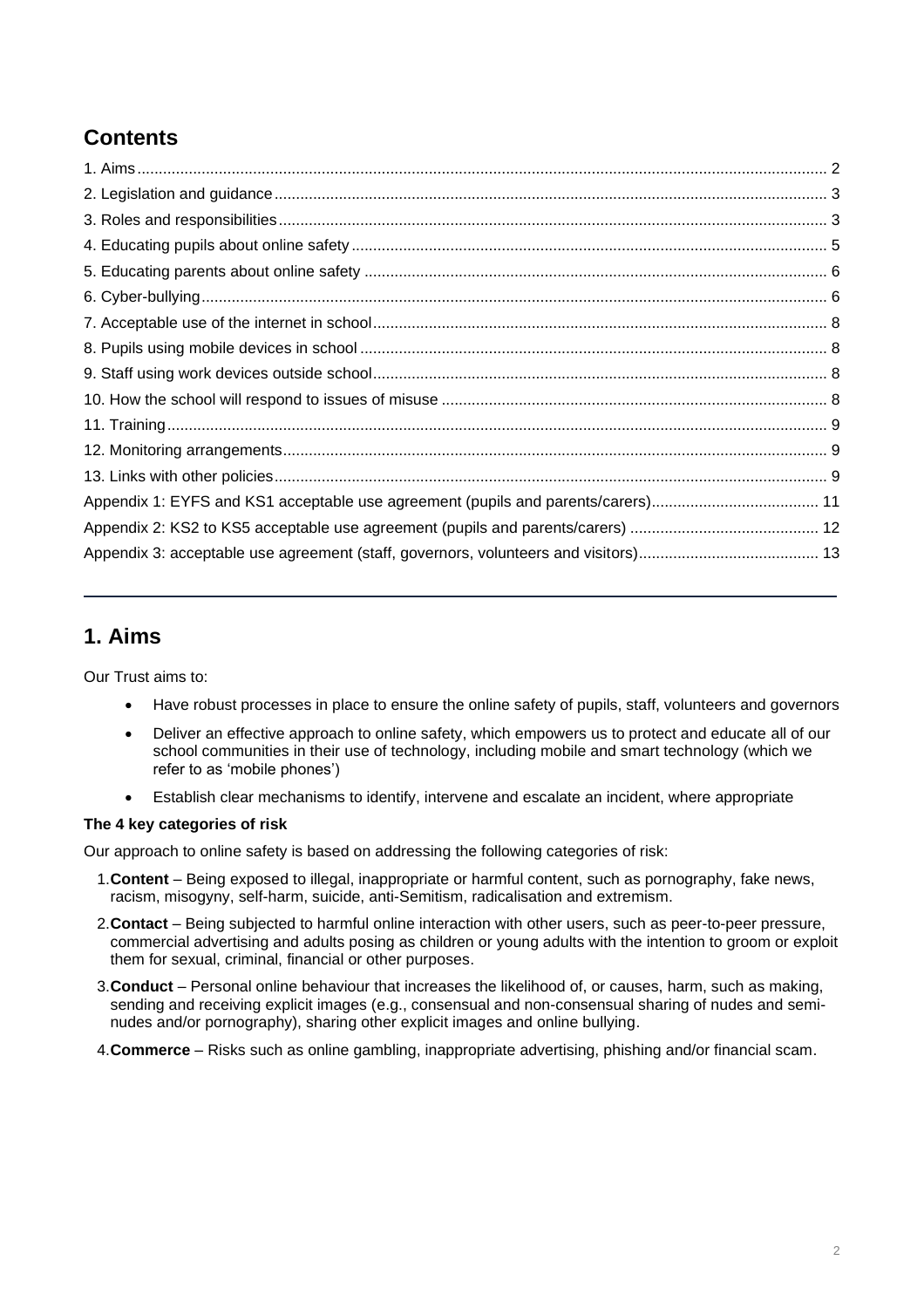# <span id="page-2-0"></span>**2. Legislation and guidance**

This policy is based on the Department for Education's (DfE) statutory safeguarding guidance, [Keeping](https://www.gov.uk/government/publications/keeping-children-safe-in-education--2)  [Children Safe in Education,](https://www.gov.uk/government/publications/keeping-children-safe-in-education--2) and its advice for schools on:

- [Teaching online safety in schools](https://www.gov.uk/government/publications/teaching-online-safety-in-schools)
- [Preventing and tackling bullying](https://www.gov.uk/government/publications/preventing-and-tackling-bullying) and [cyber-bullying: advice for headteachers and school staff](https://www.gov.uk/government/publications/preventing-and-tackling-bullying)
- [Relationships and sex education](https://www.gov.uk/government/publications/relationships-education-relationships-and-sex-education-rse-and-health-education)
- [Searching, screening and confiscation](https://www.gov.uk/government/publications/searching-screening-and-confiscation)

It also refers to the DfE's guidance on [protecting children from radicalisation.](https://www.gov.uk/government/publications/protecting-children-from-radicalisation-the-prevent-duty)

It reflects existing legislation, including but not limited to the [Education Act 1996](https://www.legislation.gov.uk/ukpga/1996/56/contents) (as amended), the [Education](https://www.legislation.gov.uk/ukpga/2006/40/contents)  [and Inspections Act 2006](https://www.legislation.gov.uk/ukpga/2006/40/contents) and the [Equality Act 2010.](https://www.legislation.gov.uk/ukpga/2010/15/contents) In addition, it reflects the [Education Act 2011,](http://www.legislation.gov.uk/ukpga/2011/21/contents/enacted) which has given teachers stronger powers to tackle cyber-bullying by, if necessary, searching for and deleting inappropriate images or files on pupils' electronic devices where they believe there is a 'good reason' to do so.

The policy also takes into account the National Curriculum computing programmes of study.

This policy complies with our funding agreement and articles of association.

## <span id="page-2-1"></span>**3. Roles and responsibilities**

## **3.1 The Local Governing Board**

Local Governing boards have overall responsibility for monitoring this policy and holding the Headteacher to account for its implementation.

The Local Governing Board will discuss online safety, and monitor online safety logs, as provided by the Designated Safeguarding Lead (DSL).

All governors will:

- Ensure that they have read and understand this policy.
- Agree and adhere to the terms on acceptable use of the school's IT systems and the internet (Appendix 3).
- Ensure that, where necessary, teaching about safeguarding, including online safety, is adapted for vulnerable children, victims of abuse and some pupils with SEND because of the importance of recognising that a 'one size fits all' approach may not be appropriate for all children in all situations, and a more personalised or contextualised approach may often be more suitable.

## **3.2 The Headteacher**

The Headteacher is responsible for ensuring that staff understand this policy, and that it is being implemented consistently throughout the school.

## **3.3 The Designated Safeguarding Lead**

Details of each school's DSL arrangements are set out in their Child Protection and Safeguarding policy as well as relevant job descriptions.

The DSL takes lead responsibility for online safety in school, in particular:

- Supporting the Headteacher in ensuring that staff understand this policy and that it is being implemented consistently throughout the school.
- Working with the Headteacher, Trust IT manager and other staff, as necessary, to address any online safety issues or incidents.
- Managing all online safety issues and incidents in line with the school Child Protection and Safeguarding policy.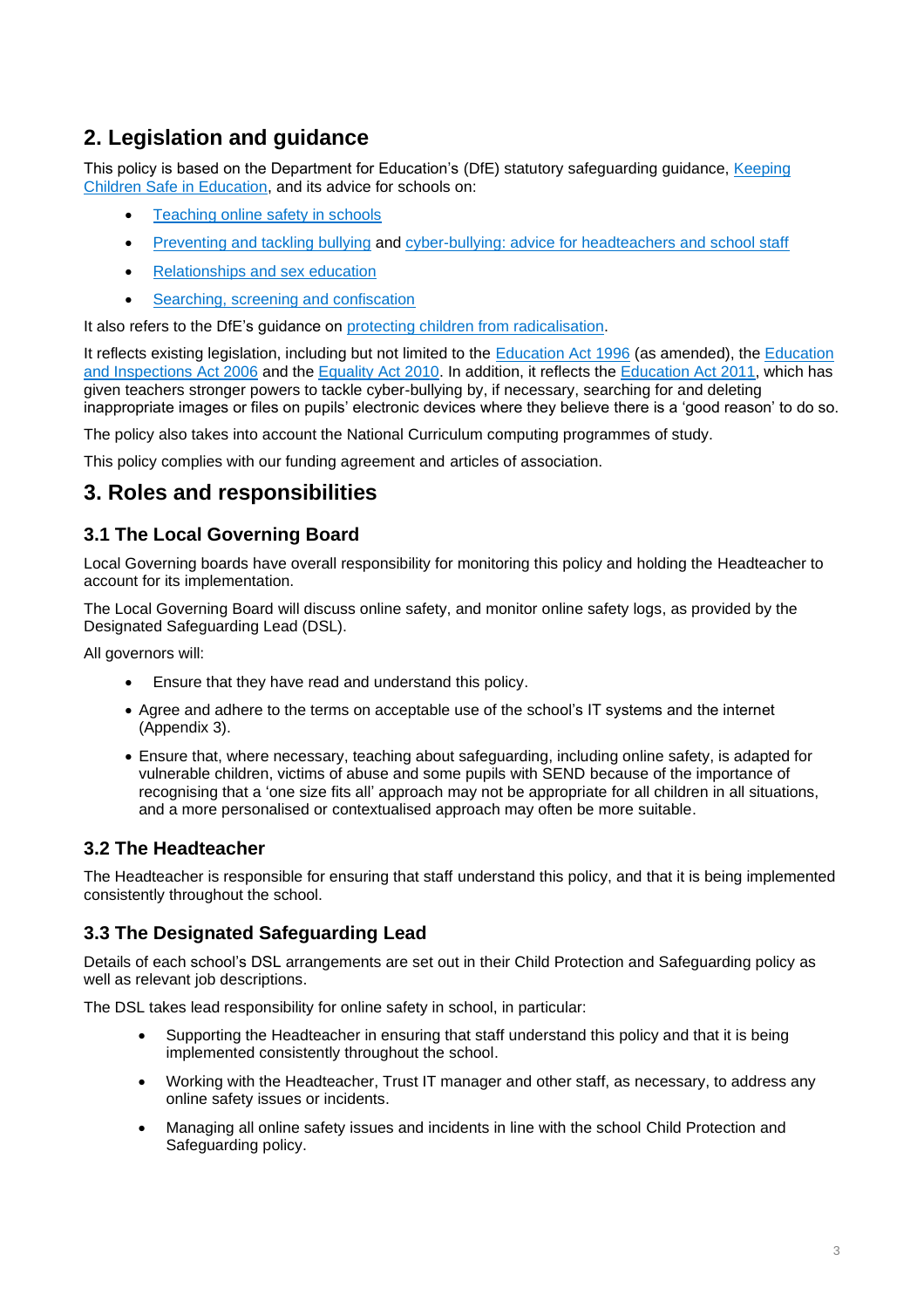- Ensuring that any online safety incidents are logged and dealt with appropriately in line with this policy.
- Ensuring that any incidents of cyber-bullying are logged and dealt with appropriately in line with the school behaviour policy.
- Updating and delivering staff training on online safety.
- Liaising with other agencies and/or external services if necessary.
- Providing regular reports on online safety in school to the Headteacher and/or Local Governing Board.

## **3.4 The Trust IT Manager**

The Trust IT manager is responsible for:

- Putting in place an appropriate level of security protection procedures, such as filtering and monitoring systems, which are reviewed and updated on a regular basis to assess effectiveness and ensure pupils are kept safe from potentially harmful and inappropriate content and contact online while at school, including terrorist and extremist material.
- Ensuring that the IT systems are secure and protected against viruses and malware, and that such safety mechanisms are updated regularly.
- Continuously monitoring the security of the school's IT systems.
- Blocking access to potentially dangerous sites and, where possible, preventing the downloading of potentially dangerous files.
- Ensuring that any online safety incidents are logged and dealt with appropriately in line with this policy.
- Ensuring that any incidents of cyber-bullying are dealt with appropriately in line with the school behaviour policy.

## **3.5 All staff and volunteers**

All staff, including contractors and agency staff, and volunteers are responsible for:

- Maintaining an understanding of this policy.
- Implementing this policy consistently.
- Agreeing and adhering to the terms on acceptable use of the school's IT systems and the internet (Appendix 3) and ensuring that pupils follow the school's terms on acceptable use (Appendices 1 and 2).
- Working with the DSL to ensure that any online safety incidents are logged and dealt with appropriately in line with this policy.
- Ensuring that any incidents of cyber-bullying are dealt with appropriately in line with the school behaviour policy.
- Responding appropriately to all reports and concerns about sexual violence and/or harassment, both online and offline and maintaining an attitude of 'it could happen here'.

## **3.6 Parents**

Parents are expected to:

- Notify a member of staff or the Headteacher of any concerns or queries regarding this policy.
- Ensure their child has read, understood and agreed to the terms on acceptable use of the school's IT systems and internet (Appendices 1 and 2).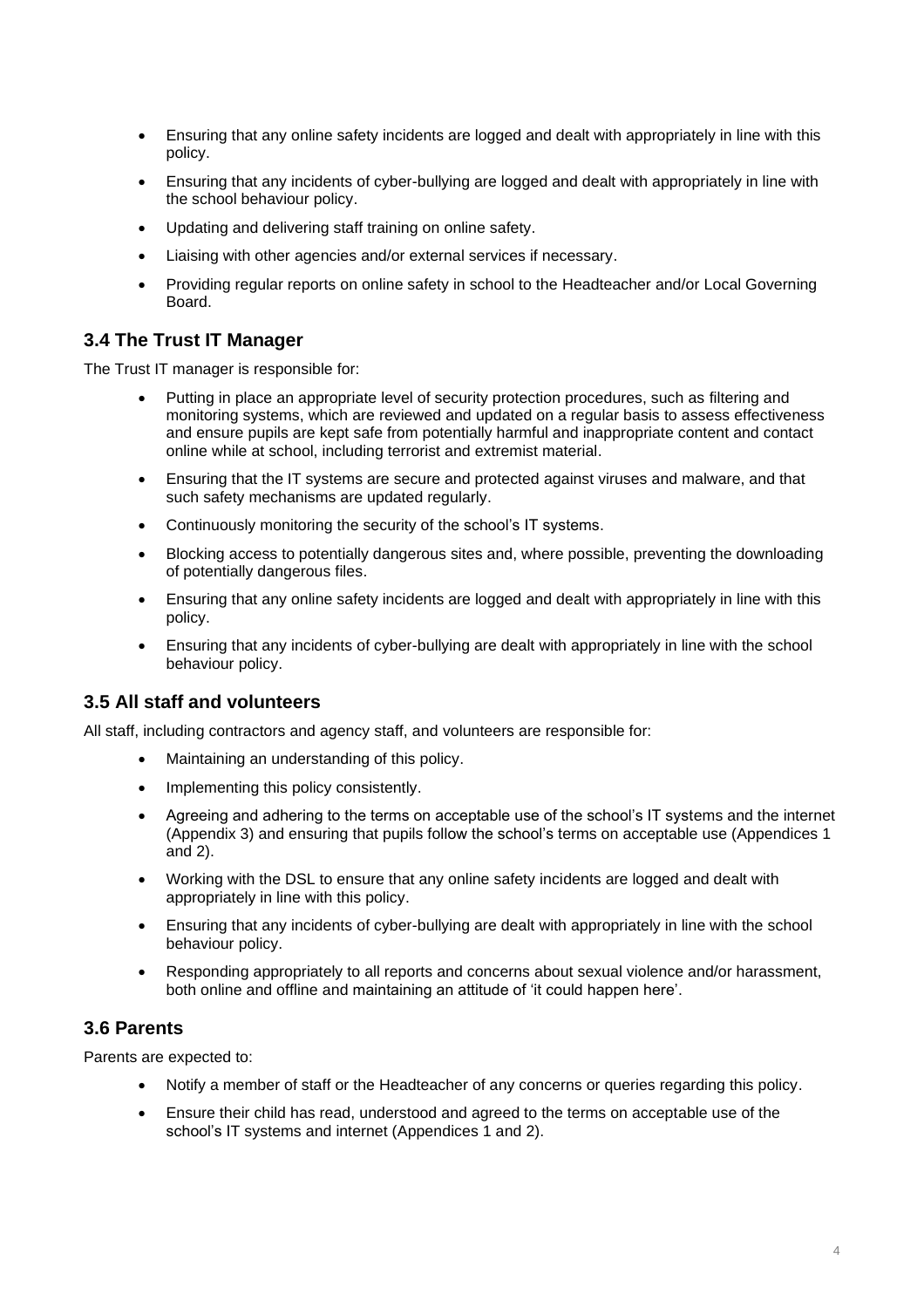Parents can seek further guidance on keeping children safe online from the following organisations and websites:

- What are the issues? [UK Safer Internet Centre](https://www.saferinternet.org.uk/advice-centre/parents-and-carers/what-are-issues)
- Hot topics [Childnet International](http://www.childnet.com/parents-and-carers/hot-topics)
- Parent resource sheet [Childnet International](https://www.childnet.com/resources/parents-and-carers-resource-sheet)
- Healthy relationships [Disrespect Nobody](https://www.disrespectnobody.co.uk/)

#### **3.7 Visitors and members of the community**

Visitors and members of the community who use the school's IT systems or internet will be made aware of this policy, when relevant, and expected to read and follow it. If appropriate, they will be expected to agree to the terms on acceptable use in Appendix 3.

## <span id="page-4-0"></span>**4. Educating pupils about online safety**

Pupils will be taught about online safety as part of the curriculum:

- The text below is taken from the [National Curriculum computing programmes of study.](https://www.gov.uk/government/publications/national-curriculum-in-england-computing-programmes-of-study/national-curriculum-in-england-computing-programmes-of-study)
- It is also taken from the [guidance on relationships education, relationships and sex education \(RSE\)](https://www.gov.uk/government/publications/relationships-education-relationships-and-sex-education-rse-and-health-education)  [and health education.](https://www.gov.uk/government/publications/relationships-education-relationships-and-sex-education-rse-and-health-education)

**All** schools have to teach:

- [Relationships education and health education](https://schoolleaders.thekeysupport.com/uid/8b76f587-7bf6-4994-abf0-43850c6e8d73/) in primary schools
- [Relationships and sex education and health education](https://schoolleaders.thekeysupport.com/uid/66a1d83e-2fb9-411e-91f1-fe52a09d16d1/) in secondary schools

In **Key Stage 1**, pupils will be taught to:

- Use technology safely and respectfully, keeping personal information private.
- Identify where to go for help and support when they have concerns about content or contact on the internet or other online technologies.

Pupils in **Key Stage 2** will be taught to:

- Use technology safely, respectfully and responsibly.
- Recognise acceptable and unacceptable behaviour.
- Identify a range of ways to report concerns about content and contact.

By the **end of primary school**, pupils will know:

- That people sometimes behave differently online, including by pretending to be someone they are not.
- That the same principles apply to online relationships as to face-to-face relationships, including the importance of respect for others online including when we are anonymous.
- The rules and principles for keeping safe online, how to recognise risks, harmful content and contact, and how to report them.
- How to critically consider their online friendships and sources of information including awareness of the risks associated with people they have never met.
- How information and data is shared and used online.
- What sorts of boundaries are appropriate in friendships with peers and others (including in a digital context).
- How to respond safely and appropriately to adults they may encounter (in all contexts, including online) whom they do not know.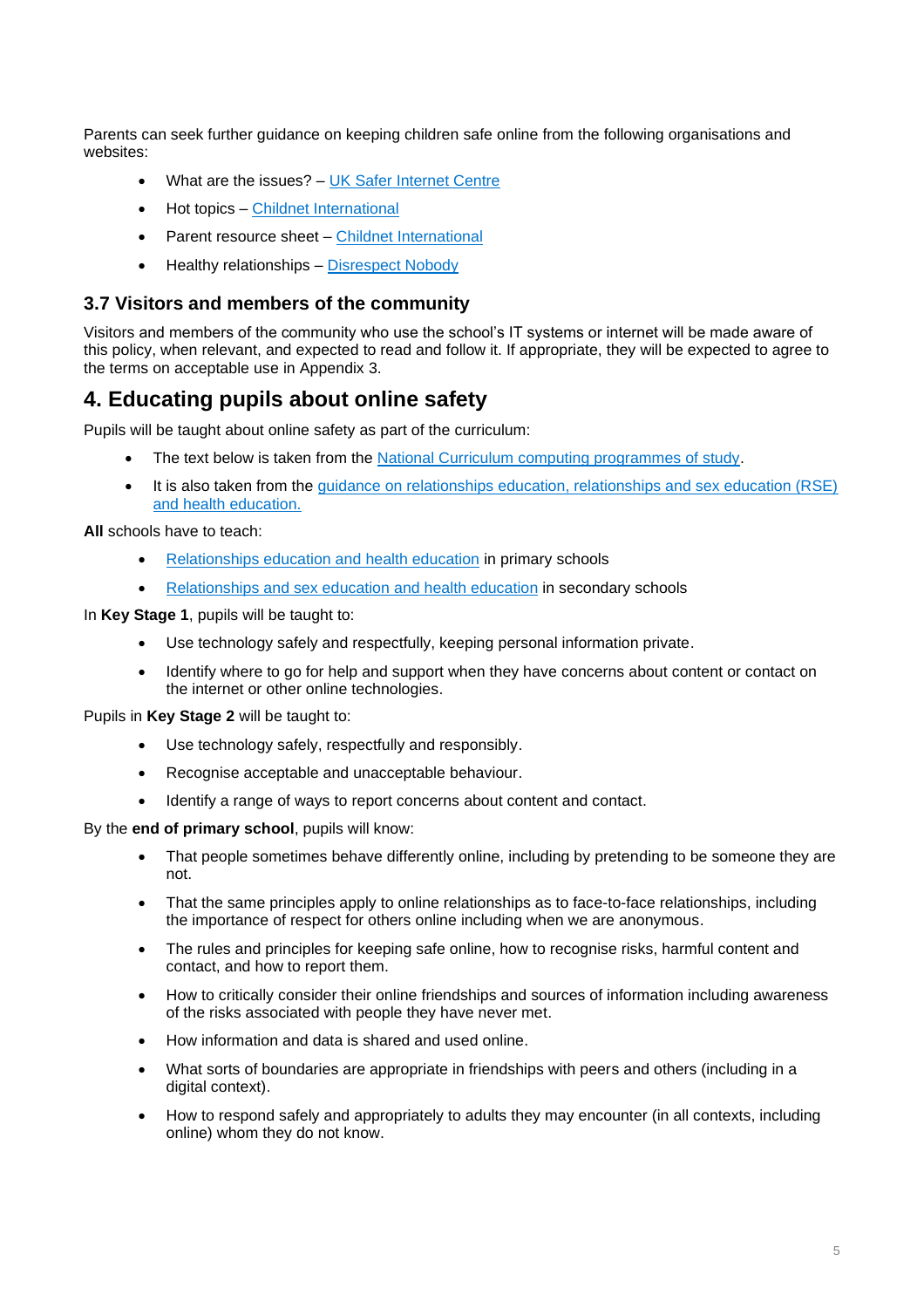In **Key Stage 3**, pupils will be taught to:

- Understand a range of ways to use technology safely, respectfully, responsibly and securely, including protecting their online identity and privacy.
- Recognise inappropriate content, contact and conduct, and know how to report concerns.

Pupils in **Key Stage 4** will be taught:

- To understand how changes in technology affect safety, including new ways to protect their online privacy and identity.
- How to report a range of concerns.

By the **end of secondary school**, pupils will know:

- Their rights, responsibilities and opportunities online, including that the same expectations of behaviour apply in all contexts, including online.
- About online risks, including that any material someone provides to another has the potential to be shared online and the difficulty of removing potentially compromising material placed online.
- Not to provide material to others that they would not want shared further and not to share personal material which is sent to them.
- What to do and where to get support to report material or manage issues online.
- The impact of viewing harmful content.
- That specifically sexually explicit material (e.g., pornography) presents a distorted picture of sexual behaviours, can damage the way people see themselves in relation to others and negatively affect how they behave towards sexual partners.
- That sharing and viewing indecent images of children (including those created by children) is a criminal offence which carries severe penalties including jail.
- How information and data is generated, collected, shared and used online.
- How to identify harmful behaviours online (including bullying, abuse or harassment) and how to report, or find support, if they have been affected by those behaviours.
- How people can actively communicate and recognise consent from others, including sexual consent, and how and when consent can be withdrawn (in all contexts, including online).

The safe use of social media and the internet will also be covered in other subjects where relevant.

Where necessary, teaching about safeguarding, including online safety, will be adapted for vulnerable children, victims of abuse and some pupils with SEND.

## <span id="page-5-0"></span>**5. Educating parents about online safety**

The school will raise parents' awareness of internet safety in letters or other communications home, and in information via our websites. This policy will also be shared with parents.

If parents have any queries or concerns in relation to online safety, these should be raised in the first instance with the Headteacher and/or the DSL.

Concerns or queries about this policy can be raised with any member of staff or the Headteacher.

# <span id="page-5-1"></span>**6. Cyber-bullying**

## **6.1 Definition**

Cyber-bullying takes place online, such as through social networking sites, messaging apps or gaming sites. Like other forms of bullying, it is the repetitive, intentional harming of one person or group by another person or group, where the relationship involves an imbalance of power (see also the school behaviour policy).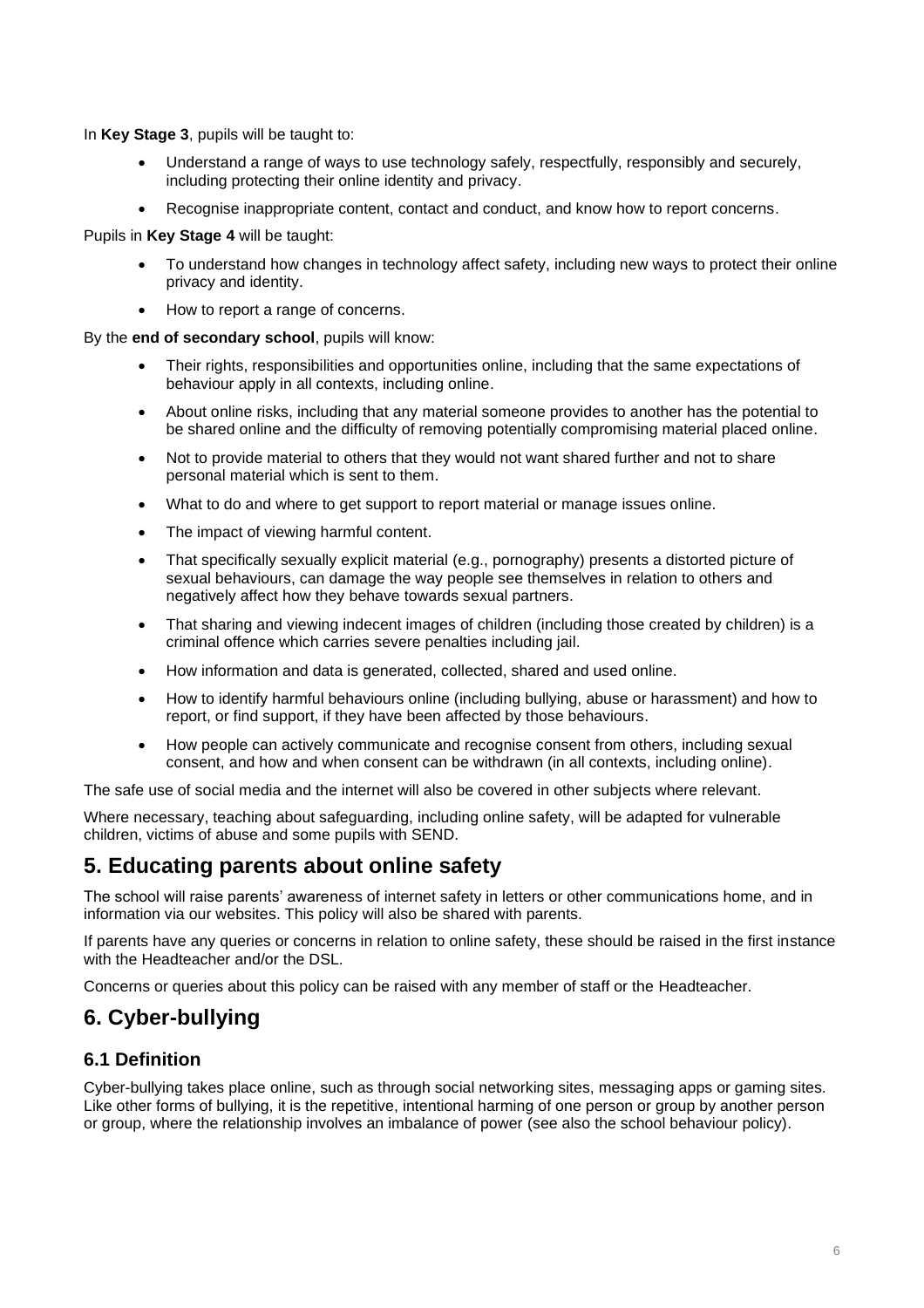## **6.2 Preventing and addressing cyber-bullying**

To help prevent cyber-bullying, we will ensure that pupils understand what it is and what to do if they become aware of it happening to them or others. We will ensure that pupils know how they can report any incidents and are encouraged to do so, including where they are a witness rather than the victim.

The school will actively discuss cyber-bullying with pupils, explaining the reasons why it occurs, the forms it may take and what the consequences can be.

Teaching staff are also encouraged to find opportunities to use aspects of the curriculum to cover cyberbullying. This includes personal, social, health and economic (PSHE) education, and other subjects where appropriate.

All staff, governors and volunteers where appropriate receive training on cyber-bullying, its impact and ways to support pupils, as part of safeguarding training (see section 11 for more detail).

The school also shares information on cyber-bullying with parents so that they are aware of the signs, how to report it and how they can support children who may be affected.

In relation to a specific incident of cyber-bullying, the school will follow the processes set out in the school behaviour policy. Where illegal, inappropriate or harmful material has been spread among pupils, the school will use all reasonable endeavours to ensure the incident is contained.

The DSL will consider whether the incident should be reported to the police if it involves illegal material and will work with external services if it is deemed necessary to do so.

## **6.3 Examining electronic devices**

School staff have the specific power under the Education and Inspections Act 2006, which has been increased by the Education Act 2011, to search for and, if necessary, delete inappropriate images or files on pupils' electronic devices, including mobile phones, iPads and other tablet devices, where they believe there is a 'good reason' to do so.

When deciding whether there is a good reason to examine or erase data or files on an electronic device, staff must reasonably suspect that the data or file in question has been, or could be, used to:

- Cause harm, and/or
- Disrupt teaching, and/or
- Break any of the school rules.

If inappropriate material is found on the device, it is up to the staff member in conjunction with the DSL or other member of the Senior Leadership Team to decide whether they should:

- Delete that material, or
- Retain it as evidence (of a criminal offence or a breach of school discipline), and/or
- Report it to the police\*.

\* Staff may also confiscate devices for evidence to hand to the police, if a pupil discloses that they are being abused and that this abuse includes an online element.

Any searching of pupils will be carried out in line with:

- The DfE's latest guidance on [screening, searching and confiscation](https://www.gov.uk/government/publications/searching-screening-and-confiscation)
- UKCIS guidance on [sharing nudes and semi-nudes: advice for education settings working with](https://www.gov.uk/government/publications/sharing-nudes-and-semi-nudes-advice-for-education-settings-working-with-children-and-young-people)  [children and young people](https://www.gov.uk/government/publications/sharing-nudes-and-semi-nudes-advice-for-education-settings-working-with-children-and-young-people)
- The school's COVID-19 risk assessment.

Any complaints about searching for or deleting inappropriate images or files on pupils' electronic devices will be dealt with through the school complaints procedure.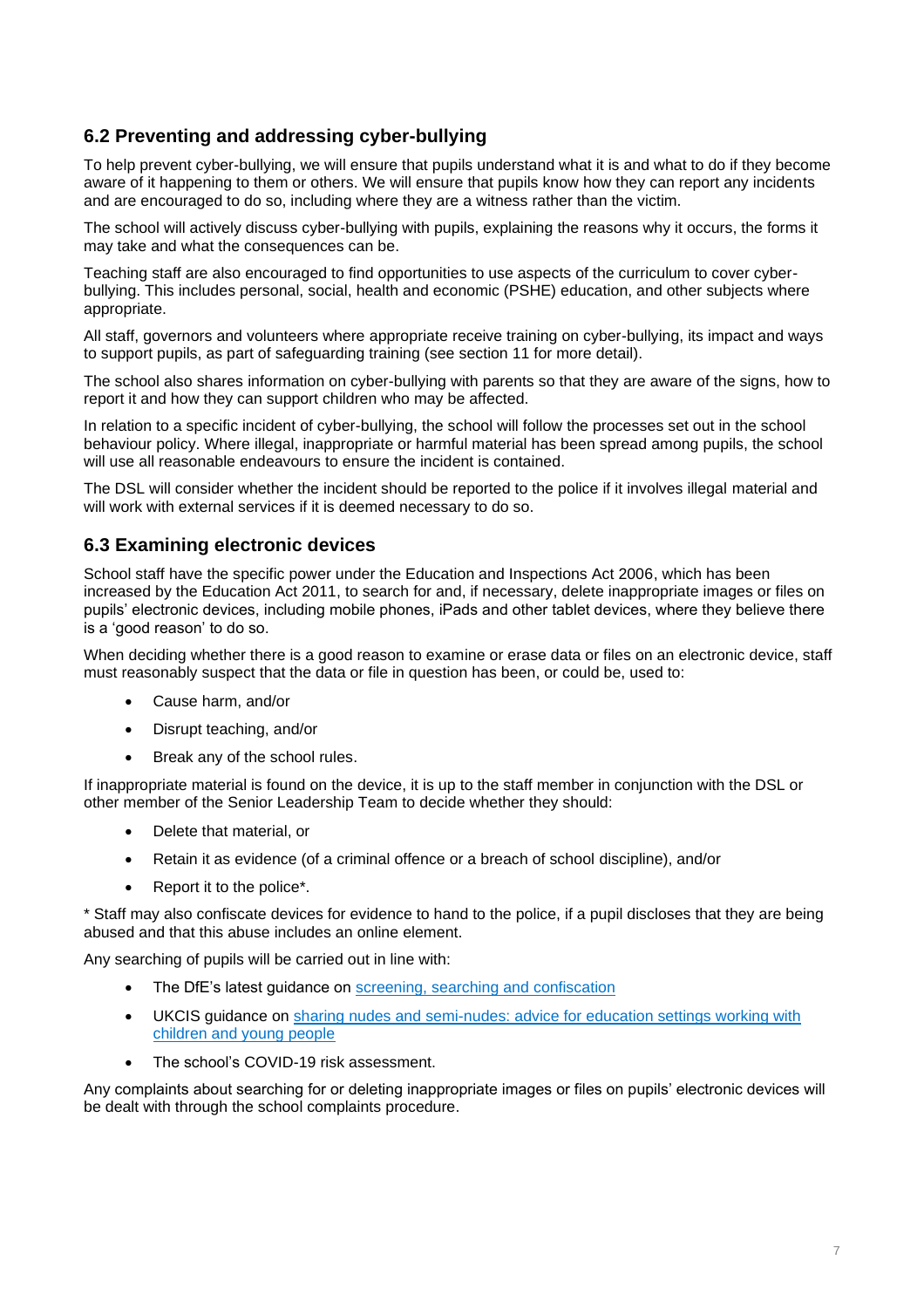# <span id="page-7-0"></span>**7. Acceptable use of the internet in school**

All pupils, parents, staff, volunteers and governors are expected to sign an agreement regarding the acceptable use of the school's IT systems and the internet (Appendices 1-3). Visitors will be expected to read and agree to the school's terms on acceptable use if relevant.

Use of the school's internet must be for educational purposes only, or for the purpose of fulfilling the duties of an individual's role.

We will monitor the websites visited by pupils, staff, volunteers, governors and visitors (where relevant) to ensure they comply with the above.

More information is set out in the acceptable use agreements in Appendices 1, 2 and 3.

## <span id="page-7-1"></span>**8. Pupils using mobile devices in school**

Pupils may bring mobile devices into school, however, they:

- Are not permitted to use them:
	- $\circ$  On site, including in lessons, tutor time, clubs, social time or any other activities organised by the school unless given a teacher's permission.

Any use of mobile devices in school by pupils must be in line with the acceptable use agreement (see Appendices 1 and 2).

Any breach of the acceptable use agreement by a pupil may trigger disciplinary action in line with the school behaviour policy, which may result in the confiscation of their device.

# <span id="page-7-2"></span>**9. Staff using work devices outside school**

The Trust and all staff members will take appropriate steps to ensure that devices remain secure. This includes, but is not limited to:

- Ensuring that hard drives are encrypted (BitLocker). This means if the device is lost or stolen, no one can access the files stored on the hard drive by attaching it to a new device.
- Keeping the device password-protected
- Ensuring that BitLocker encryption passwords and user logon passwords are kept secure.
- Access to school iPads and other tablet and mobile devices are secured by a PIN number.
- Sensitive data must not be stored on unencrypted digital storage devices such as USB sticks and external hard drives. Where possible, sensitive data should always be accessed directly on the secure system on which it is held (for example the school MIS) rather than being downloaded and taken offsite.
- Making sure the device locks if left inactive for a period of time.
- Not sharing the device among family or friends.
- Installing anti-virus and anti-spyware software.
- Keeping operating systems up to date.

Staff members must not use the device in any way which would violate the school's terms of acceptable use, as set out in Appendix 3.

If staff have any concerns over the security of their device, they must seek advice from Synergy IT.

## <span id="page-7-3"></span>**10. How the school will respond to issues of misuse**

Where a pupil misuses the school's IT systems or internet, we will follow the procedures set out in our policies on behaviour and IT and internet acceptable use. The action taken will depend on the individual circumstances, nature and seriousness of the specific incident, and will be proportionate.

Where a staff member misuses the school's IT systems or the internet or misuses a personal device where the action constitutes misconduct, the matter will be dealt with in accordance with the staff disciplinary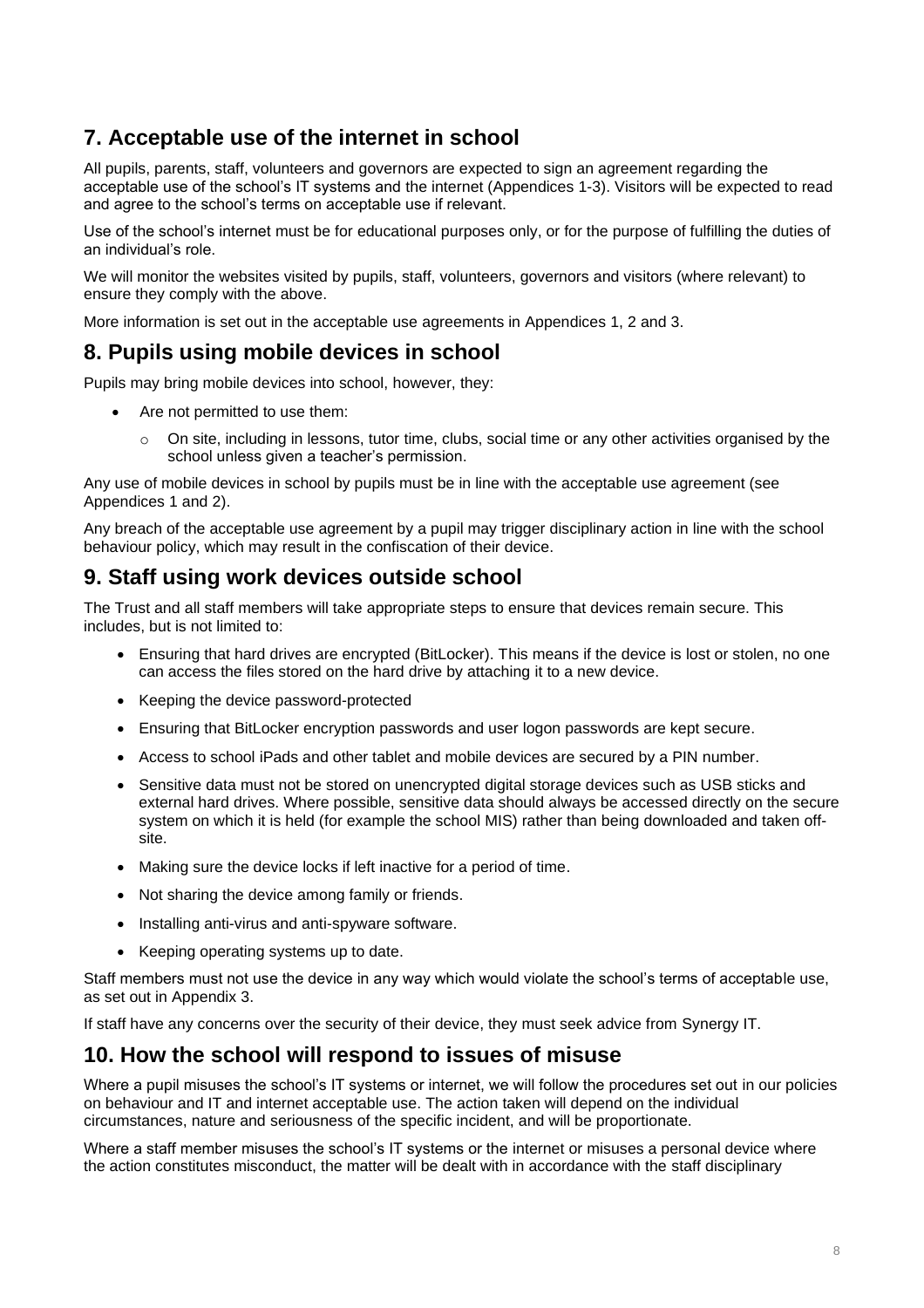procedures. The action taken will depend on the individual circumstances, nature and seriousness of the specific incident.

The school will consider whether incidents which involve illegal activity or content, or otherwise serious incidents, should be reported to the police.

# <span id="page-8-0"></span>**11. Training**

All new staff members will receive training, as part of their induction, on safe internet use and online safeguarding issues including cyber-bullying and the risks of online radicalisation.

All staff members will receive refresher training at least once each academic year as part of safeguarding training, as well as relevant updates as required.

By way of this training, all staff will be made aware that:

- Technology is a significant component in many safeguarding and wellbeing issues, and that children are at risk of online abuse.
- Children can abuse their peers online through:
	- o Abusive, harassing, and misogynistic messages.
	- o Non-consensual sharing of indecent nude and semi-nude images and/or videos, especially around chat groups.
	- Sharing of abusive images and pornography, to those who don't want to receive such content.
- Physical abuse, sexual violence and initiation/hazing type violence can all contain an online element.

Training will also help staff:

- Develop better awareness to assist in spotting the signs and symptoms of online abuse.
- Develop the ability to ensure pupils can recognise dangers and risks in online activity and can weigh the risks up.
- Develop the ability to influence pupils to make the healthiest long-term choices and keep them safe from harm in the short term.

The DSL and their assistants will undertake child protection and safeguarding training, which will include online safety, at least every 2 years. They will also update their knowledge and skills on the subject of online safety at regular intervals, and at least annually.

Governors will receive training on safe internet use and online safeguarding issues as part of their safeguarding training.

Volunteers will receive appropriate training and updates, if applicable.

More information about safeguarding training is set out in our Child Protection and Safeguarding policy.

## <span id="page-8-1"></span>**12. Monitoring arrangements**

The DSL logs behaviour and safeguarding issues related to online safety. An outline incident report log can be found in Appendix 4.

This policy will be reviewed every year. At every review, the policy will be shared with Local Governing Boards. The review (such as the one available [here\)](https://360safe.org.uk/) will be supported by an annual risk assessment that considers and reflects the risks pupils face online. This is important because technology, and the risks and harms related to it, evolve and change rapidly.

## <span id="page-8-2"></span>**13. Links with other policies**

This online safety policy is linked to our:

- Child Protection and Safeguarding policy.
- Behaviour policy.
- Staff disciplinary procedures.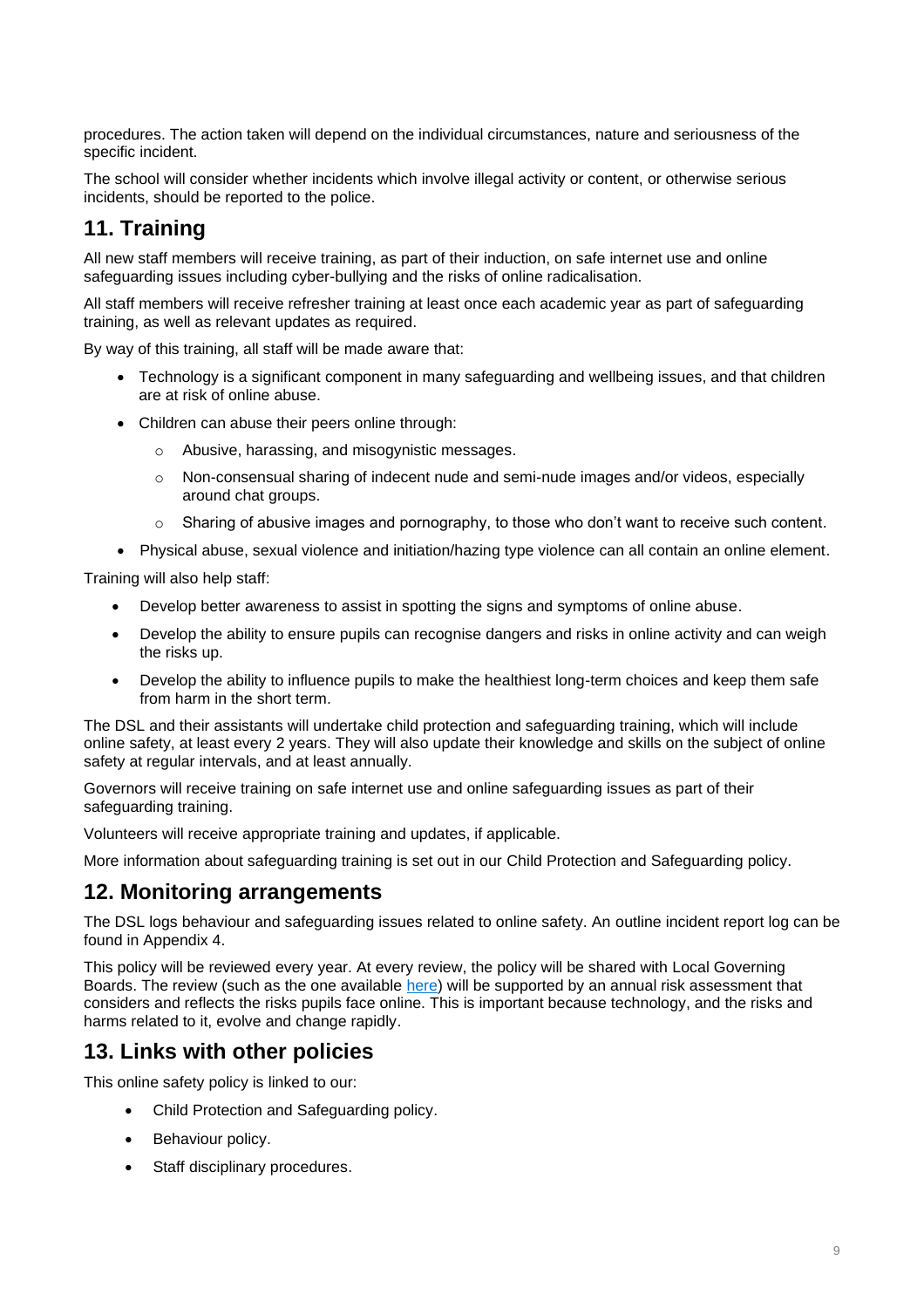- Data protection policy and privacy notices.
- Complaints procedure.
- IT and internet acceptable use policy.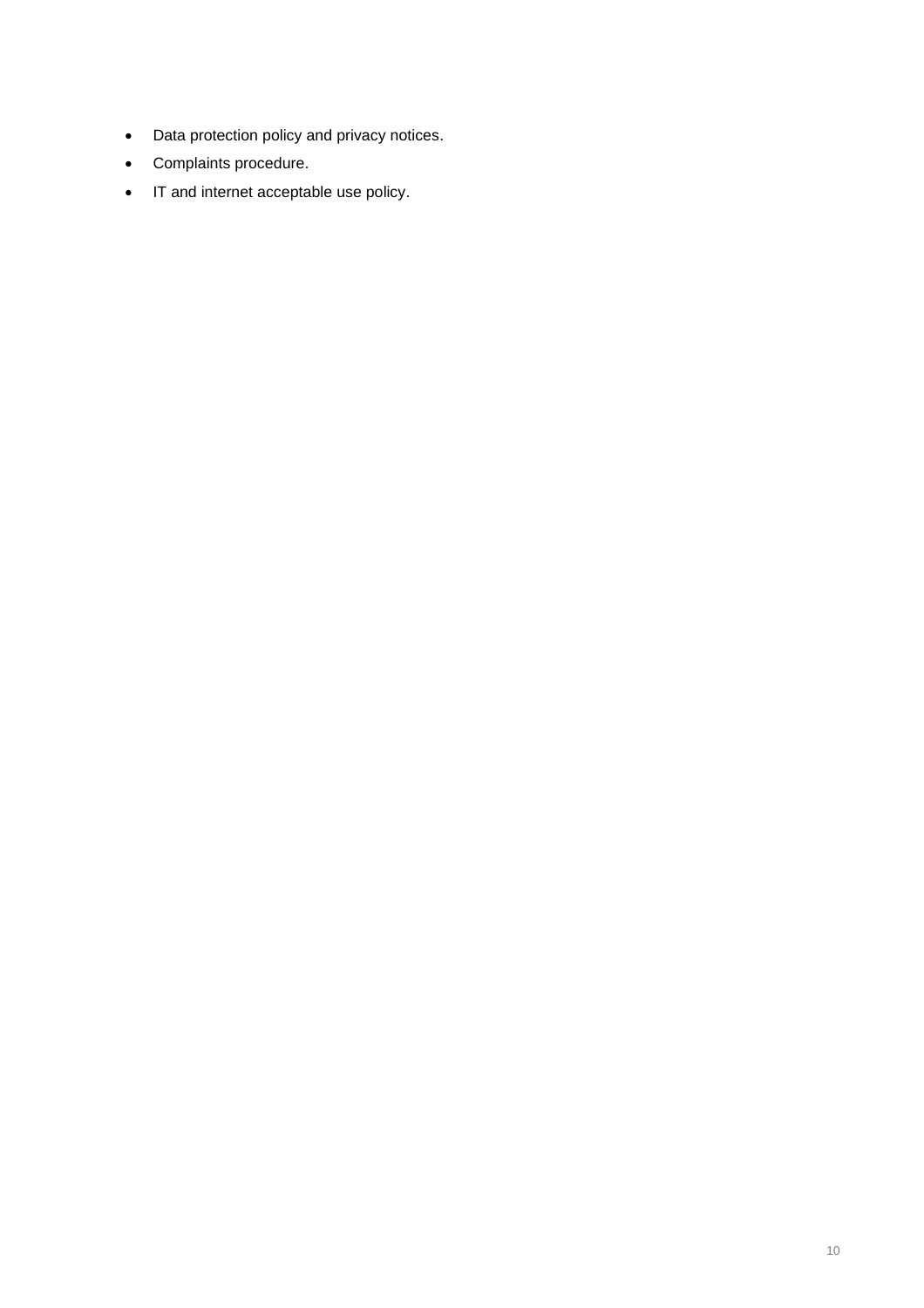# <span id="page-10-0"></span>**Appendix 1: EYFS and KS1 Acceptable Use Agreement (pupils and parents/carers)**

#### ACCEPTABLE USE OF THE SCHOOL'S IT SYSTEMS AND INTERNET: AGREEMENT FOR PUPILS AND PARENTS/CARERS

#### **Name of pupil:**

#### **When I use the school's IT systems (like computers) and get onto the internet in school I will:**

- Ask a teacher or adult if I can do so before using them.
- Only use websites that a teacher or adult has told me or allowed me to use.
- Tell my teacher immediately if:
	- o I click on a website by mistake.
	- o I receive messages from people I don't know.
	- o I find anything that may upset or harm me or my friends.
- Use school computers for school work only.
- Be kind to others and not upset or be rude to them.
- Look after the school IT equipment and tell a teacher straight away if something is broken or not working properly.
- Only use the username and password I have been given.
- Try my hardest to remember my username and password.
- Never share my password with anyone, including my friends.
- Never give my personal information (my name, address or telephone numbers) to anyone without the permission of my teacher or parent/carer.
- Save my work on the school network.
- Check with my teacher before I print anything.
- Log off or shut down a computer when I have finished using it.

**I agree that the school will monitor the websites I visit and that there will be consequences if I don't follow the rules.**

| Signed (pupil): | Date: |
|-----------------|-------|
|                 |       |

**Parent/carer agreement**: I agree that my child can use the school's IT systems and internet when appropriately supervised by a member of school staff. I agree to the conditions set out above for pupils using the school's IT systems and internet and will make sure my child understands these.

| Signed (parent/carer):<br>Date: |  |
|---------------------------------|--|
|---------------------------------|--|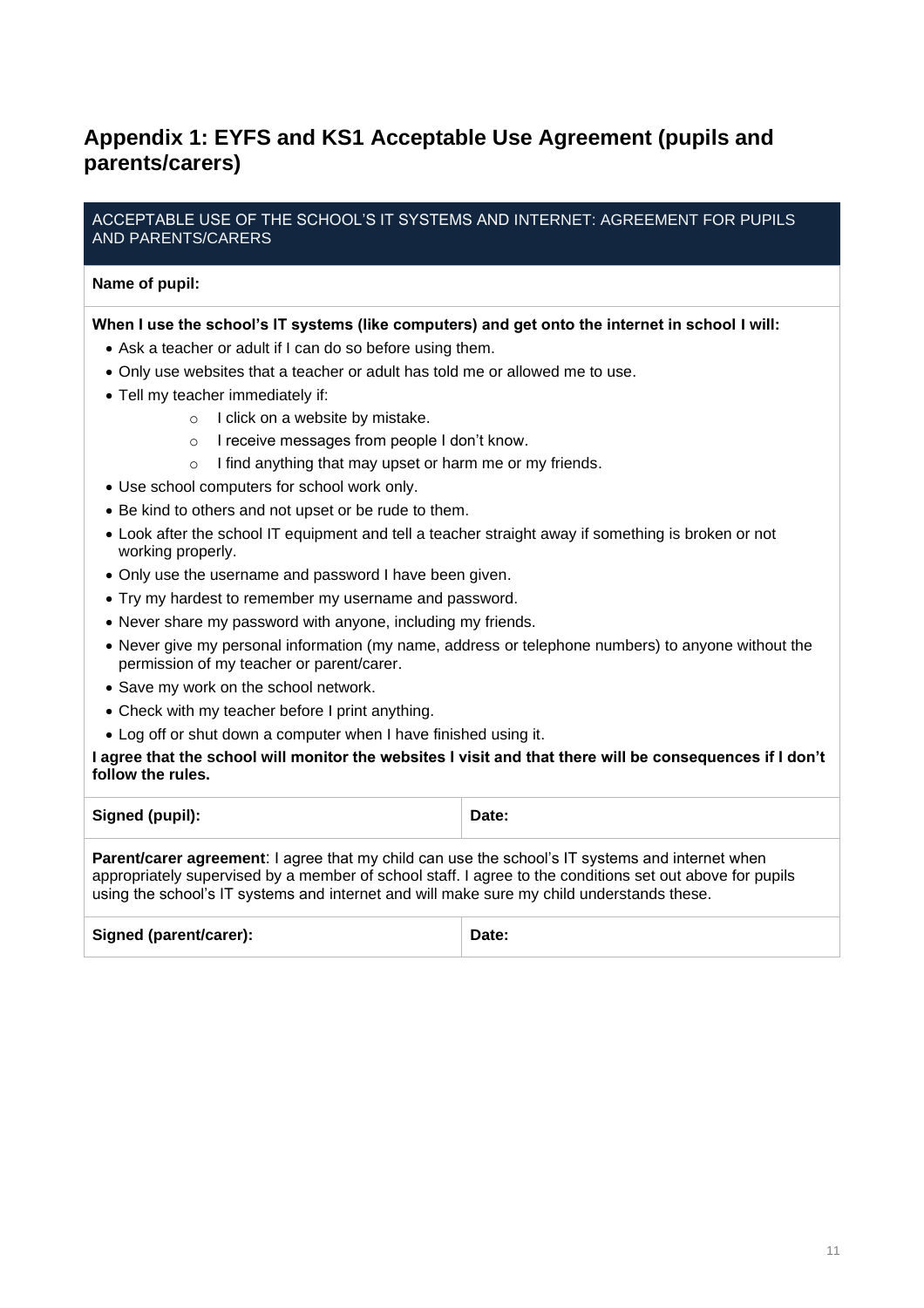# <span id="page-11-0"></span>**Appendix 2: KS2 to KS5 Acceptable Use Agreement (pupils and parents/carers)**

#### ACCEPTABLE USE OF THE SCHOOL'S IT SYSTEMS AND INTERNET: AGREEMENT FOR PUPILS AND PARENTS/CARERS

#### **Name of pupil:**

#### **I will read and follow the rules in the acceptable use agreement policy.**

#### **When I use the school's IT systems (like computers) and get onto the internet in school I will:**

- Always use the school's IT systems and the internet responsibly and for educational purposes only.
- Only use them with the school/college/teacher's permission.
- Keep my username and passwords safe and not share these with others.
- Keep my private information safe at all times and not give my name, address or telephone number to anyone without the permission of my teacher or parent/carer.
- Tell a teacher (or other school adult) immediately if I find any material which might upset, distress or harm me or others.
- Always log off or shut down a computer when I'm finished working on it.

#### **I will not:**

- Access any inappropriate websites including social networking sites, chat rooms and gaming sites unless my teacher has expressly allowed this as part of a learning activity.
- Open any attachments in emails, or follow any links in emails, without first checking with a teacher.
- Use any inappropriate language when communicating online, including in emails.
- Create, link to or post any material that is pornographic, offensive, obscene or otherwise inappropriate.
- Log in to the school's network using someone else's details.
- Arrange to meet anyone offline without first consulting my parent/carer, or without adult supervision.

#### **If I bring a personal mobile phone or other personal electronic device into school:**

- I will not use it during lessons, tutor group time, clubs or other activities organised by the school, without a teacher's permission.
- If given a teacher's permission, I will use it responsibly and will not access any inappropriate websites or other inappropriate material or use inappropriate language when communicating online.

#### **I agree that the school will monitor the websites I visit and that there will be consequences if I don't follow the rules.**

| Signed (pupil):                                                                                                                                                                                                                                                                                                                                                            | Date: |  |  |  |
|----------------------------------------------------------------------------------------------------------------------------------------------------------------------------------------------------------------------------------------------------------------------------------------------------------------------------------------------------------------------------|-------|--|--|--|
| <b>Parent/carer's agreement:</b> I agree that my child can use the school's IT systems and internet when<br>appropriately supervised by a member of school staff. I agree to the conditions set out above for pupils<br>using the school's IT systems and internet, and for using personal electronic devices in school, and will<br>make sure my child understands these. |       |  |  |  |
| Signed (parent/carer):                                                                                                                                                                                                                                                                                                                                                     | Date: |  |  |  |

<span id="page-11-1"></span>**\*** Where a school or college allows pupils/students to use their own IT devices in the school or college (BYOD), a separate school/college BYOD agreement must be read and signed.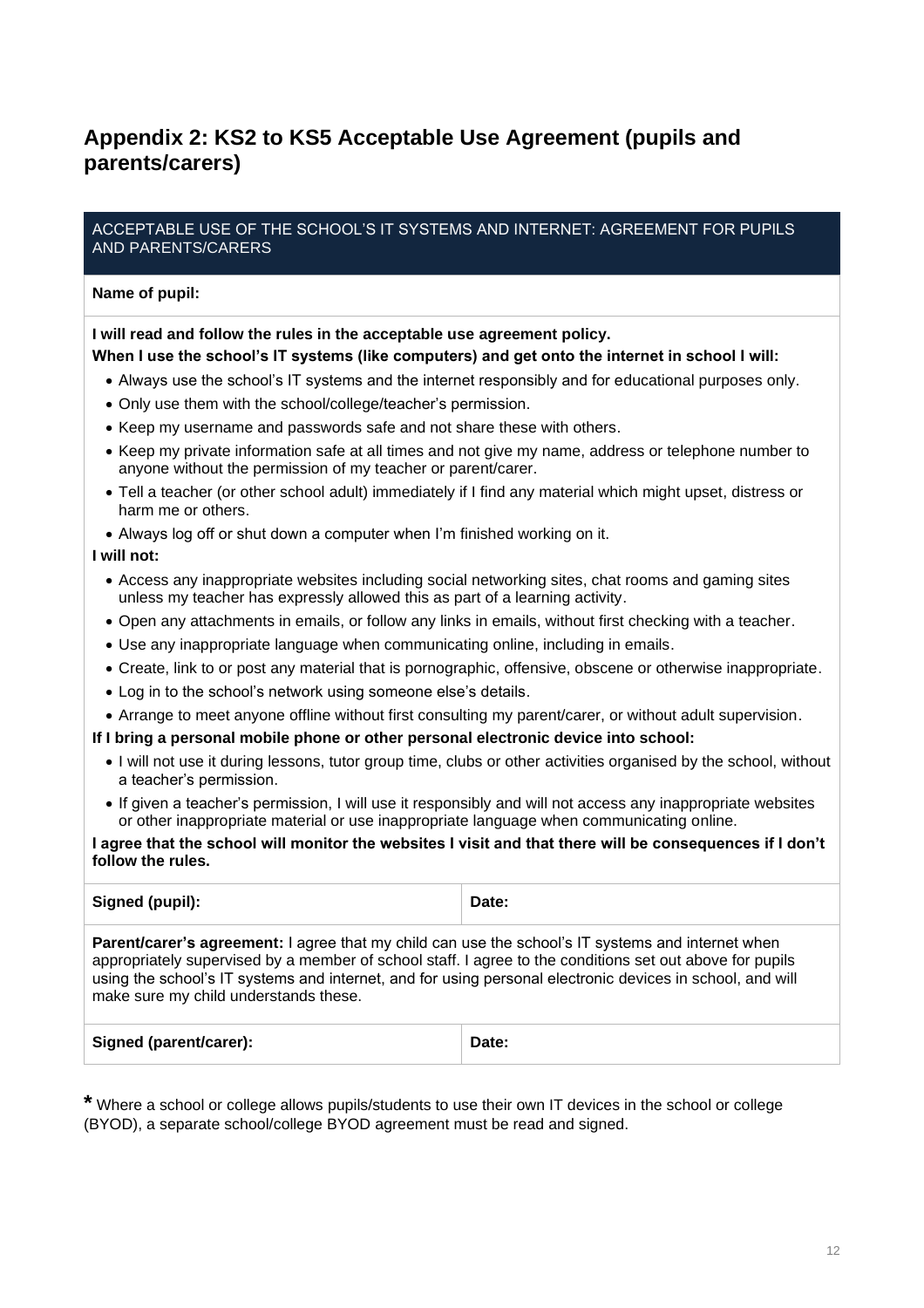# **Appendix 3: Acceptable Use Agreement (staff, governors, volunteers and visitors)**

ACCEPTABLE USE OF THE SCHOOL'S IT SYSTEMS AND INTERNET: AGREEMENT FOR STAFF, GOVERNORS, VOLUNTEERS AND VISITORS

#### **Name of staff member/governor/volunteer/visitor:**

#### **When using the school's IT systems and accessing the internet in school, or outside school on a work device (if applicable), I will not:**

- Access, or attempt to access inappropriate material, including but not limited to material of a violent, criminal or pornographic nature (or create, share, link to or send such material).
- Use them in any way which could harm the school's reputation.
- Use any improper language when communicating online, including in emails or other messaging services.
- Install any unauthorised software or connect unauthorised hardware, or devices, to the school's network.
- Share my password with others or log in to the school's network using someone else's details.
- **Staff:** Take photographs of pupils without checking parental permission has been granted or store them on personal devices.
- **Governors, Volunteers and Visitors:** Take photographs of pupils without getting permission from a member of staff or store them on personal devices.
- Share confidential information about the school, its pupils or staff, or other members of the community.
- Access, modify or share data I'm not authorised to access, modify or share.
- Promote private businesses unless that business is directly related to the school.
- Store sensitive data on an unencrypted digital storage device such as a USB stick or external hard drive.
- I agree that the school will monitor the websites I visit, and my use of the school's IT facilities and systems.
- I will take all reasonable steps to ensure that work devices are secure and password-protected when using them outside school, and keep all data securely stored in accordance with this policy and the school's data protection policy.
- I will only use the school's IT systems and access the internet in school, or outside school on a work device to access legitimate websites which are unlikely to contain viruses which could infect the school's IT network. If a virus is detected on the device by the installed antivirus system, it must be reported to Synergy IT Support and not connected to the school network until the virus has been removed, which may involve clearing all data and installed programs from the device.
- I will let the designated safeguarding lead (DSL) know if a pupil informs me that they have found any material which might upset, distress or harm them or others, and will also do so if I encounter any such material.
- I will always use the school's IT systems and internet responsibly and ensure that pupils in my care do so too.

| Signed (staff member/governor/volunteer/visitor):<br>Date: |  |
|------------------------------------------------------------|--|